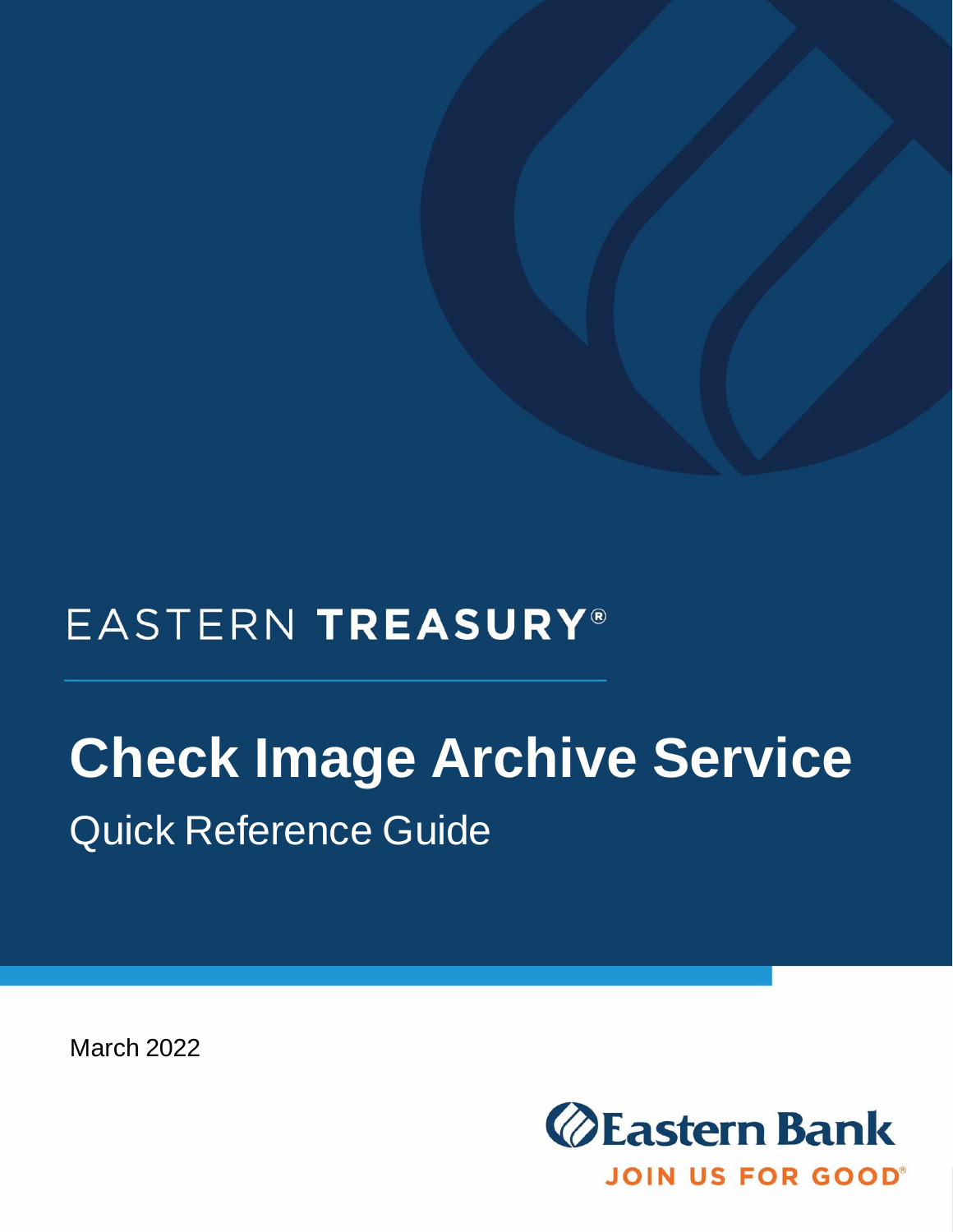## **TABLE OF CONTENTS**

| VIEW A SINGLE CHECK OR MULTIPLE CHECKS FROM THE DEFAULT LIST 3         |  |
|------------------------------------------------------------------------|--|
| SEARCH FOR A SINGLE OR A RANGE OF CHECK IMAGES BY CHECK NUMBER, DOLLAR |  |
|                                                                        |  |
|                                                                        |  |
|                                                                        |  |
| DOWNLOAD, PRINT AND EXPORT SINGLE OR MULTIPLE CHECK IMAGES 5           |  |
|                                                                        |  |
|                                                                        |  |
|                                                                        |  |
|                                                                        |  |

# <span id="page-1-0"></span>**CHECK IMAGE ARCHIVE SERVICE**

The Check Image Archive provides a secure and easily accessible repository of paid checks for designated business checking accounts. Images are available for viewing the next business day after the checks have cleared/paid and the Archive provides 7 years of check image history.

The Archive is accessed from the Statements Service landing page available through the Eastern Treasury. The functionality across one or multiple accounts includes:

- Single and range check number search
- Single and range dollar amount search
- Single and range paid date search
- Image view and manipulation
- Image print, download and export

#### <span id="page-1-1"></span>**ACCESSING CHECK IMAGE ARCHIVE**

**1.** Log in to Eastern Treasury > Reporting > Statements.

| <b>ZEastern Bank</b><br>Home<br>JOIN US FOR GOOD | <b>Payments &amp; Transfers</b> | Reporting                                     | <b>Administration &amp; Settings</b>     |  | <b>Marianne Robbins</b><br>Last Login: 11/18/2020 11:47 AM |              |
|--------------------------------------------------|---------------------------------|-----------------------------------------------|------------------------------------------|--|------------------------------------------------------------|--------------|
| Home                                             |                                 | Download                                      | <b>Balance and Transaction Reporting</b> |  | <b>Add Widget</b>                                          | $\checkmark$ |
| Notifications                                    |                                 | <b>Report Management</b><br><b>Statements</b> |                                          |  |                                                            |              |

**2. Click Statements** to access the Statements landing page.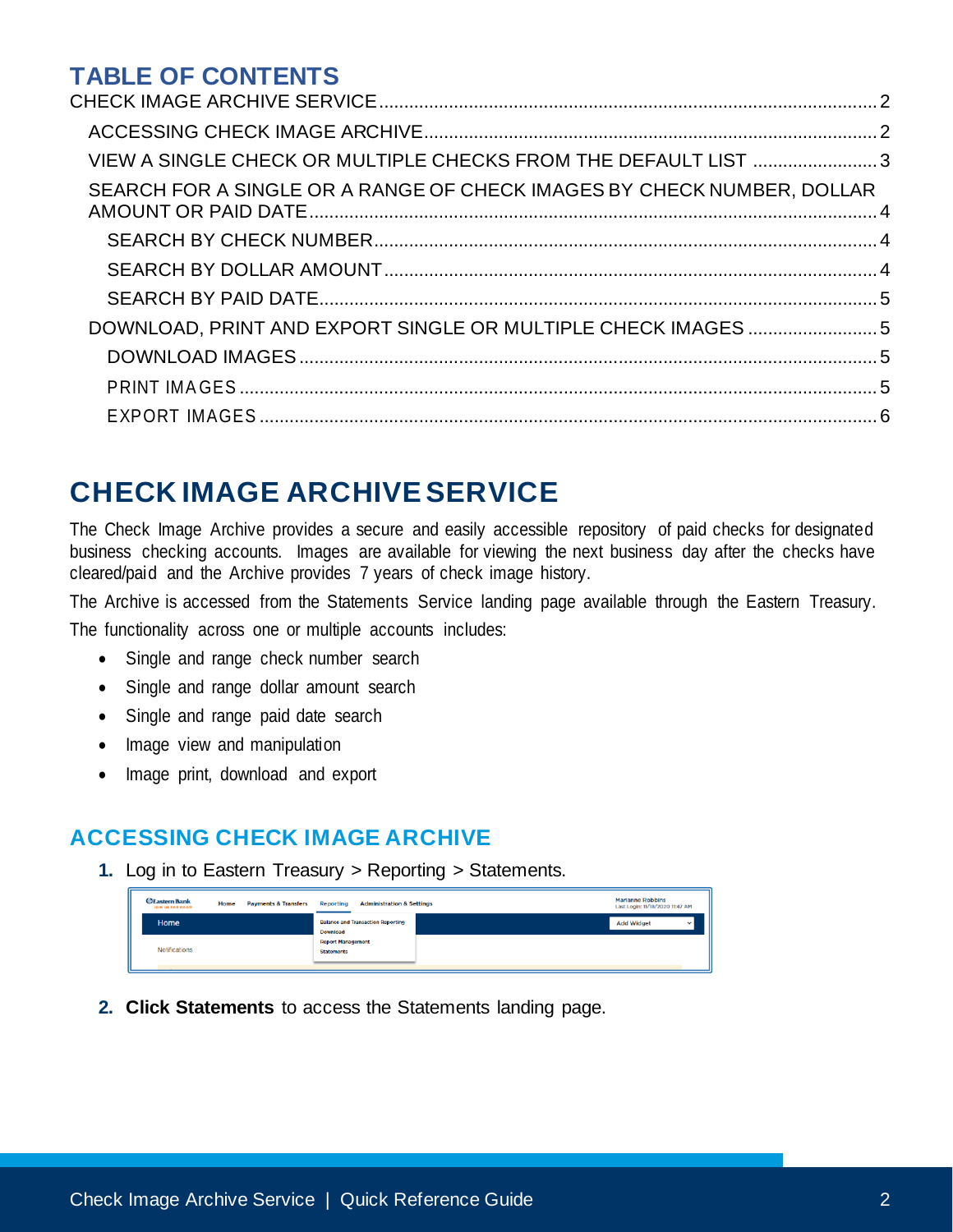**3.** From the Statements landing page, **Click CHECK IMAGE REPOSITORY** to begin searching the Archive.

| <b>Eastern Bank</b>                     |                                                                |                             |
|-----------------------------------------|----------------------------------------------------------------|-----------------------------|
| DOCUMENTS CHECK IMAGE REPOSITORY EXPORT |                                                                |                             |
| Document Search                         |                                                                | Show help                   |
| Account Number                          | <b>Account Title</b>                                           |                             |
|                                         | E<br>T <sub>0</sub><br><b>Ref</b> From<br><b>Document Date</b> |                             |
|                                         |                                                                | Clear Filter   Apply Filter |

- **4.** The **Check Image Repository** landing page appears. Various help topics will display and can be toggled off and on as preferred.
	- a. The default list presented will display the most recent 30 days of archived checks for all accounts using the service.

| <b>ZEastern Bank</b>          |                                                                                                                                                                                                                                                                                                                                                                                                                                                                                                                                                                                                                                                                                                                                                                                                                                                                                      |                           |  |  |  |  |  |  |
|-------------------------------|--------------------------------------------------------------------------------------------------------------------------------------------------------------------------------------------------------------------------------------------------------------------------------------------------------------------------------------------------------------------------------------------------------------------------------------------------------------------------------------------------------------------------------------------------------------------------------------------------------------------------------------------------------------------------------------------------------------------------------------------------------------------------------------------------------------------------------------------------------------------------------------|---------------------------|--|--|--|--|--|--|
| <b>DOCUMENTS</b>              | <b>CHECK IMAGE REPOSITORY</b>                                                                                                                                                                                                                                                                                                                                                                                                                                                                                                                                                                                                                                                                                                                                                                                                                                                        | <b>EXPORT</b>             |  |  |  |  |  |  |
| <b>Check Image Repository</b> |                                                                                                                                                                                                                                                                                                                                                                                                                                                                                                                                                                                                                                                                                                                                                                                                                                                                                      |                           |  |  |  |  |  |  |
|                               | To view a single check image click on "VIEW" located in the right hand column next to the selected account number.<br>To view multiple check images at once, click the box located to the left of each of the account numbers you would like to view, then click on "View Selected" located in the bottom right of the page.<br>To search for a check image of a particular account number, enter the account number in the "Account Number" search box, and then click on "Apply Filter".<br>To search for a check image within a specific date range, enter the "From" date in the "From" search box and the "To" date in the "To" search box then click on "Apply Filter".<br>To search for a check image within a specific check number or amount range, enter the "From" value in the "From" search box and the "To" value in the "To" search box then click on "Apply Filter". |                           |  |  |  |  |  |  |
| <b>Account Number</b>         |                                                                                                                                                                                                                                                                                                                                                                                                                                                                                                                                                                                                                                                                                                                                                                                                                                                                                      |                           |  |  |  |  |  |  |
| <b>Check Number</b>           | From                                                                                                                                                                                                                                                                                                                                                                                                                                                                                                                                                                                                                                                                                                                                                                                                                                                                                 | To                        |  |  |  |  |  |  |
| Amount                        | From                                                                                                                                                                                                                                                                                                                                                                                                                                                                                                                                                                                                                                                                                                                                                                                                                                                                                 | To                        |  |  |  |  |  |  |
| <b>Paid Date</b>              | <b>The From</b>                                                                                                                                                                                                                                                                                                                                                                                                                                                                                                                                                                                                                                                                                                                                                                                                                                                                      | $\blacksquare$<br>×<br>To |  |  |  |  |  |  |

#### <span id="page-2-0"></span>**VIEW A SINGLE CHECK OR MULTIPLE CHECKS FROM THE DEFAULT LIST**

- **1.** Access a single image from the list of checks presented at login:
	- a. **Click on VIEW** located in the right hand column of the chosen item
	- b. A front and back .pdf Image of the selected check will display
- **2.** Access multiple images from the list of checks presented at login:
	- a. Click the checkbox located to the left of each of the checks you would like to view
	- b. Click on **View Selected** located in the bottom right of the page.
	- c. A single page containing front and back .pdf all requested images will display, along with individual files.
	- d. **Scroll** the page to view additional images or **Click** on each file in the list to display a particular Image.

|                               | <b>V</b> 2 Lastern Bank                                                                                                                                                                                                                                                                                                                                                                                                                                                                                                                                                                                                                                                                                                                           |                                      |                                         |            |           |                             |  |  |  |
|-------------------------------|---------------------------------------------------------------------------------------------------------------------------------------------------------------------------------------------------------------------------------------------------------------------------------------------------------------------------------------------------------------------------------------------------------------------------------------------------------------------------------------------------------------------------------------------------------------------------------------------------------------------------------------------------------------------------------------------------------------------------------------------------|--------------------------------------|-----------------------------------------|------------|-----------|-----------------------------|--|--|--|
|                               | DOCUMENTS CHECK IMAGE REPOSITORY EXPORT                                                                                                                                                                                                                                                                                                                                                                                                                                                                                                                                                                                                                                                                                                           |                                      |                                         |            |           |                             |  |  |  |
|                               | <b>Check Image Repository</b><br>- Hide help                                                                                                                                                                                                                                                                                                                                                                                                                                                                                                                                                                                                                                                                                                      |                                      |                                         |            |           |                             |  |  |  |
|                               | To view a single check image click on "VIEW" located in the right hand column next to the selected account number.<br>To view multiple check images at once, click the box located to the left of each of the account numbers you would like to view, then click on "View Selected" located in the bottom right of the page.<br>To search for a check i<br>To search for a check image within a specific date range, enter the "From" date in the "From" search box and the "To" date in the "To" search box then click on "Apply Filter".<br>To search for a check image within a specific check number or amount range, enter the "From" value in the "From" search box and the "To" value in the "To" search box then click on "Apply Filter". |                                      |                                         |            |           |                             |  |  |  |
| <b>Account Number</b>         |                                                                                                                                                                                                                                                                                                                                                                                                                                                                                                                                                                                                                                                                                                                                                   |                                      |                                         |            |           |                             |  |  |  |
| <b>Check Number</b><br>Amount | From<br>To<br>From<br>Tο                                                                                                                                                                                                                                                                                                                                                                                                                                                                                                                                                                                                                                                                                                                          |                                      |                                         |            |           |                             |  |  |  |
| Paid Date                     | ≂<br>$= 0.$<br><b>The From</b><br>To                                                                                                                                                                                                                                                                                                                                                                                                                                                                                                                                                                                                                                                                                                              |                                      |                                         |            |           |                             |  |  |  |
|                               |                                                                                                                                                                                                                                                                                                                                                                                                                                                                                                                                                                                                                                                                                                                                                   |                                      |                                         |            |           | Clear Filter   Apply Filter |  |  |  |
|                               | <b>Account Numbers</b>                                                                                                                                                                                                                                                                                                                                                                                                                                                                                                                                                                                                                                                                                                                            | <b>E Customer Name</b>               | <b>FCheck Number</b>                    | Amount     | Paid Date |                             |  |  |  |
| <b>K</b><br>00000022          |                                                                                                                                                                                                                                                                                                                                                                                                                                                                                                                                                                                                                                                                                                                                                   | <b>EASTERN RANK</b>                  | 1916798                                 | 3,000.00   | 1/8/2021  | VIEW                        |  |  |  |
| $\bullet$<br>00000022         |                                                                                                                                                                                                                                                                                                                                                                                                                                                                                                                                                                                                                                                                                                                                                   | <b>EASTERN BANK</b>                  | 1885560                                 | 1.000.00   | 1/8/2021  | VIEW                        |  |  |  |
| Ø.<br>00000022                |                                                                                                                                                                                                                                                                                                                                                                                                                                                                                                                                                                                                                                                                                                                                                   | <b>EASTERN BANK</b>                  | 1775870                                 | 1,879.71   | 1/8/2021  | VIEW                        |  |  |  |
| $\Box$<br>00000022<br>-       |                                                                                                                                                                                                                                                                                                                                                                                                                                                                                                                                                                                                                                                                                                                                                   | <b>EASTERN RANK</b>                  | 1888482                                 | 2,286.98   | 1/8/2021  | VIEW                        |  |  |  |
| $\Box$<br>00000022            |                                                                                                                                                                                                                                                                                                                                                                                                                                                                                                                                                                                                                                                                                                                                                   | <b>EASTERN BANK</b>                  | 1911336                                 | 10,989.99  | 1/8/2021  | <b>VIEW</b>                 |  |  |  |
| $\Box$<br>00000022            |                                                                                                                                                                                                                                                                                                                                                                                                                                                                                                                                                                                                                                                                                                                                                   | <b>EASTERN BANK</b>                  | 1911353                                 | 55.520.34  | 1/8/2021  | VIEW                        |  |  |  |
| $\Box$<br>00000022            |                                                                                                                                                                                                                                                                                                                                                                                                                                                                                                                                                                                                                                                                                                                                                   | <b>FASTERN RANK</b>                  | 1902380                                 | 17 441 04  | 1/8/2021  | VIEW                        |  |  |  |
| $\Box$<br>00000022            |                                                                                                                                                                                                                                                                                                                                                                                                                                                                                                                                                                                                                                                                                                                                                   | <b>EASTERN BANK</b>                  | 1901901                                 | 155,781.63 | 1/8/2021  | VIEW                        |  |  |  |
| $\Box$<br>00000022            |                                                                                                                                                                                                                                                                                                                                                                                                                                                                                                                                                                                                                                                                                                                                                   | <b>EASTERN BANK</b>                  | 1919970                                 | 9.840.17   | 1/8/2021  | VIEW                        |  |  |  |
| 0<br>00000022                 |                                                                                                                                                                                                                                                                                                                                                                                                                                                                                                                                                                                                                                                                                                                                                   | <b>EASTERN BANK</b>                  | 1925416                                 | 5,000.00   | 1/8/2021  | VIEW                        |  |  |  |
|                               | 3 Documents / 3 Pages / Est. Size 159.06 KB                                                                                                                                                                                                                                                                                                                                                                                                                                                                                                                                                                                                                                                                                                       | Results 1 to 10 of 2351<br>$14 - 44$ | 1 2 3 4 5 9 H H Results per page [10 w] |            |           | View Selected               |  |  |  |

 $\alpha$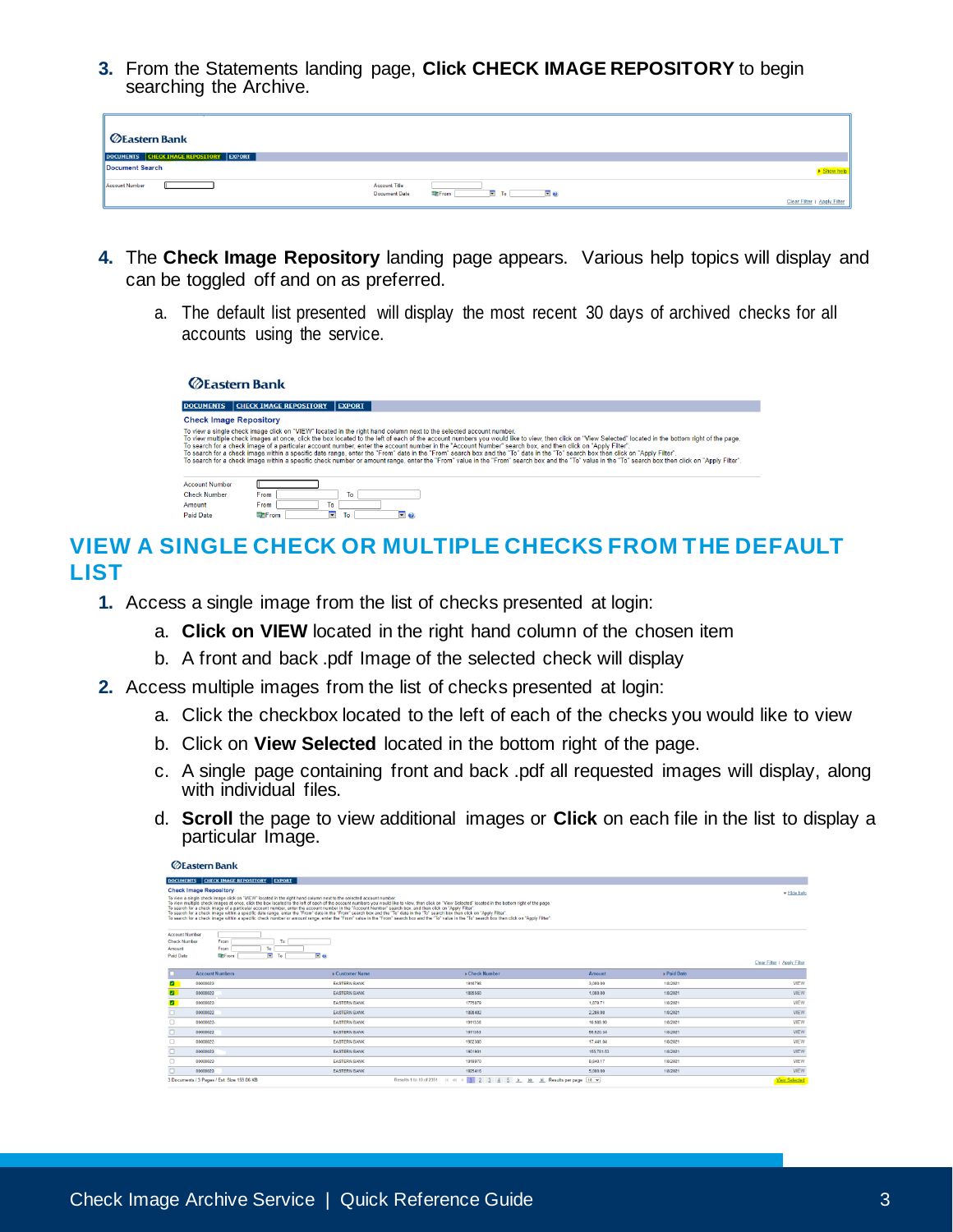

#### <span id="page-3-0"></span>**SEARCH FOR A SINGLE OR A RANGE OF CHECK IMAGES BY CHECK NUMBER, DOLLAR AMOUNT OR PAID DATE**

| <b>ZEastern Bank</b>                                                |                               |                                                                                                                    |                                                                                                                                                                                                                                                                                                                                                                                                                                                                                                                                                                                                                                                                                                                                                               |                                                                        |               |             |                             |
|---------------------------------------------------------------------|-------------------------------|--------------------------------------------------------------------------------------------------------------------|---------------------------------------------------------------------------------------------------------------------------------------------------------------------------------------------------------------------------------------------------------------------------------------------------------------------------------------------------------------------------------------------------------------------------------------------------------------------------------------------------------------------------------------------------------------------------------------------------------------------------------------------------------------------------------------------------------------------------------------------------------------|------------------------------------------------------------------------|---------------|-------------|-----------------------------|
|                                                                     |                               | DOCUMENTS CHECK IMAGE REPOSITORY EXPORT                                                                            |                                                                                                                                                                                                                                                                                                                                                                                                                                                                                                                                                                                                                                                                                                                                                               |                                                                        |               |             |                             |
|                                                                     | <b>Check Image Repository</b> |                                                                                                                    |                                                                                                                                                                                                                                                                                                                                                                                                                                                                                                                                                                                                                                                                                                                                                               |                                                                        |               |             | - Hide help                 |
|                                                                     |                               | To view a single check image click on "VIEW" located in the right hand column next to the selected account number. | To view multiple check images at once, click the box located to the left of each of the account numbers you would like to view, then click on "View Selected" located in the bottom right of the page.<br>To search for a check image of a particular account number, enter the account number in the "Account Number" search box, and then click on "Apply Filter"<br>To search for a check image within a specific date range, enter the "From" date in the "From" search box and the "To" date in the "To" search box then click on "Apply Filter".<br>To search for a check image within a specific check number or amount range, enter the "From" value in the "From" search box and the "To" value in the "To" search box then click on "Apply Filter". |                                                                        |               |             |                             |
| <b>Account Number</b><br><b>Check Number</b><br>Amount<br>Paid Date |                               | From<br>To<br>To<br>From<br>$T_0$<br><b>EnFrom</b><br>$ \omega$                                                    |                                                                                                                                                                                                                                                                                                                                                                                                                                                                                                                                                                                                                                                                                                                                                               |                                                                        |               |             |                             |
|                                                                     |                               |                                                                                                                    |                                                                                                                                                                                                                                                                                                                                                                                                                                                                                                                                                                                                                                                                                                                                                               |                                                                        |               |             | Clear Filter   Apply Filter |
| m.                                                                  | <b>Account Numbers</b>        |                                                                                                                    | ▶ Customer Name                                                                                                                                                                                                                                                                                                                                                                                                                                                                                                                                                                                                                                                                                                                                               | ▶ Check Number                                                         | <b>Amount</b> | ▶ Paid Date |                             |
| 0                                                                   | 00000022                      |                                                                                                                    | <b>EASTERN BANK</b>                                                                                                                                                                                                                                                                                                                                                                                                                                                                                                                                                                                                                                                                                                                                           | 1916798                                                                | 3.000.00      | 1/8/2021    | <b>VIEW</b>                 |
| $\Box$                                                              | 00000022                      |                                                                                                                    | <b>EASTERN BANK</b>                                                                                                                                                                                                                                                                                                                                                                                                                                                                                                                                                                                                                                                                                                                                           | 1885560                                                                | 1.000.00      | 1/8/2021    | <b>VIEW</b>                 |
| $\Box$                                                              | 00000022/                     |                                                                                                                    | <b>EASTERN BANK</b>                                                                                                                                                                                                                                                                                                                                                                                                                                                                                                                                                                                                                                                                                                                                           | 1775879                                                                | 1,879.71      | 1/8/2021    | <b>VIEW</b>                 |
| 0                                                                   | 000000224                     |                                                                                                                    | <b>EASTERN BANK</b>                                                                                                                                                                                                                                                                                                                                                                                                                                                                                                                                                                                                                                                                                                                                           | 1888482                                                                | 2.286.98      | 1/8/2021    | <b>VIEW</b>                 |
| $\Box$                                                              | 00000022                      |                                                                                                                    | <b>EASTERN BANK</b>                                                                                                                                                                                                                                                                                                                                                                                                                                                                                                                                                                                                                                                                                                                                           | 1911336                                                                | 10.989.99     | 1/8/2021    | <b>VIEW</b>                 |
| $\Box$                                                              | 00000022                      |                                                                                                                    | <b>EASTERN BANK</b>                                                                                                                                                                                                                                                                                                                                                                                                                                                                                                                                                                                                                                                                                                                                           | 1911353                                                                | 55.520.34     | 1/8/2021    | <b>VIEW</b>                 |
| $\Box$                                                              | 00000022                      |                                                                                                                    | <b>EASTERN BANK</b>                                                                                                                                                                                                                                                                                                                                                                                                                                                                                                                                                                                                                                                                                                                                           | 1902380                                                                | 17.441.04     | 1/8/2021    | <b>VIEW</b>                 |
| 0                                                                   | 00000022                      |                                                                                                                    | <b>EASTERN BANK</b>                                                                                                                                                                                                                                                                                                                                                                                                                                                                                                                                                                                                                                                                                                                                           | 1901901                                                                | 155,781.63    | 1/8/2021    | <b>VIEW</b>                 |
| $\Box$                                                              | 00000022                      |                                                                                                                    | <b>EASTERN BANK</b>                                                                                                                                                                                                                                                                                                                                                                                                                                                                                                                                                                                                                                                                                                                                           | 1919970                                                                | 9.840.17      | 1/8/2021    | <b>VIEW</b>                 |
| n.                                                                  | 0000002                       |                                                                                                                    | <b>EASTERN BANK</b>                                                                                                                                                                                                                                                                                                                                                                                                                                                                                                                                                                                                                                                                                                                                           | 1925416                                                                | 5.000.00      | 1/8/2021    | <b>VIEW</b>                 |
|                                                                     |                               | 0 Documents / 0 Pages / Est. Size 0 Bytes                                                                          | Results 1 to 10 of 2351<br>$ 4 - 44 $                                                                                                                                                                                                                                                                                                                                                                                                                                                                                                                                                                                                                                                                                                                         | $1\overline{2}$<br>址<br><b>H</b> Results per page<br>$-5$<br><b>一上</b> | $10 \times$   |             | <b>View Selected</b>        |

#### <span id="page-3-1"></span>SEARCH BY CHECK NUMBER

- **1.** Single Check Number **Enter** the same check number in the "To" and "From" search boxes at the top of the check list.
- **2.** Click on "Apply Filter". Results will display In the check list below the search boxes.
- **3.** Range of Check Numbers **Enter** the beginning check number in the "To" and Enter the ending check number In the "From" search boxes at the top of the check list.
- **4.** Click on "Apply Filter". Result will display In the check list below the search boxes.

#### <span id="page-3-2"></span>SEARCH BY DOLLAR AMOUNT

- **1.** Specific Dollar Amount **Enter** the dollar amount in the "To" and "From" search boxes at the top of the check list.
- **2.** Click on "Apply Filter". Results will display In the check list below the search boxes.
- **3.** Range of Dollar Amounts **Enter** the beginning dollar amount in the "To" and Enter the ending dollar amount In the "From" search boxes at the top of the check list.
- **4.** Click on "Apply Filter". Results will display In the check list below the search boxes.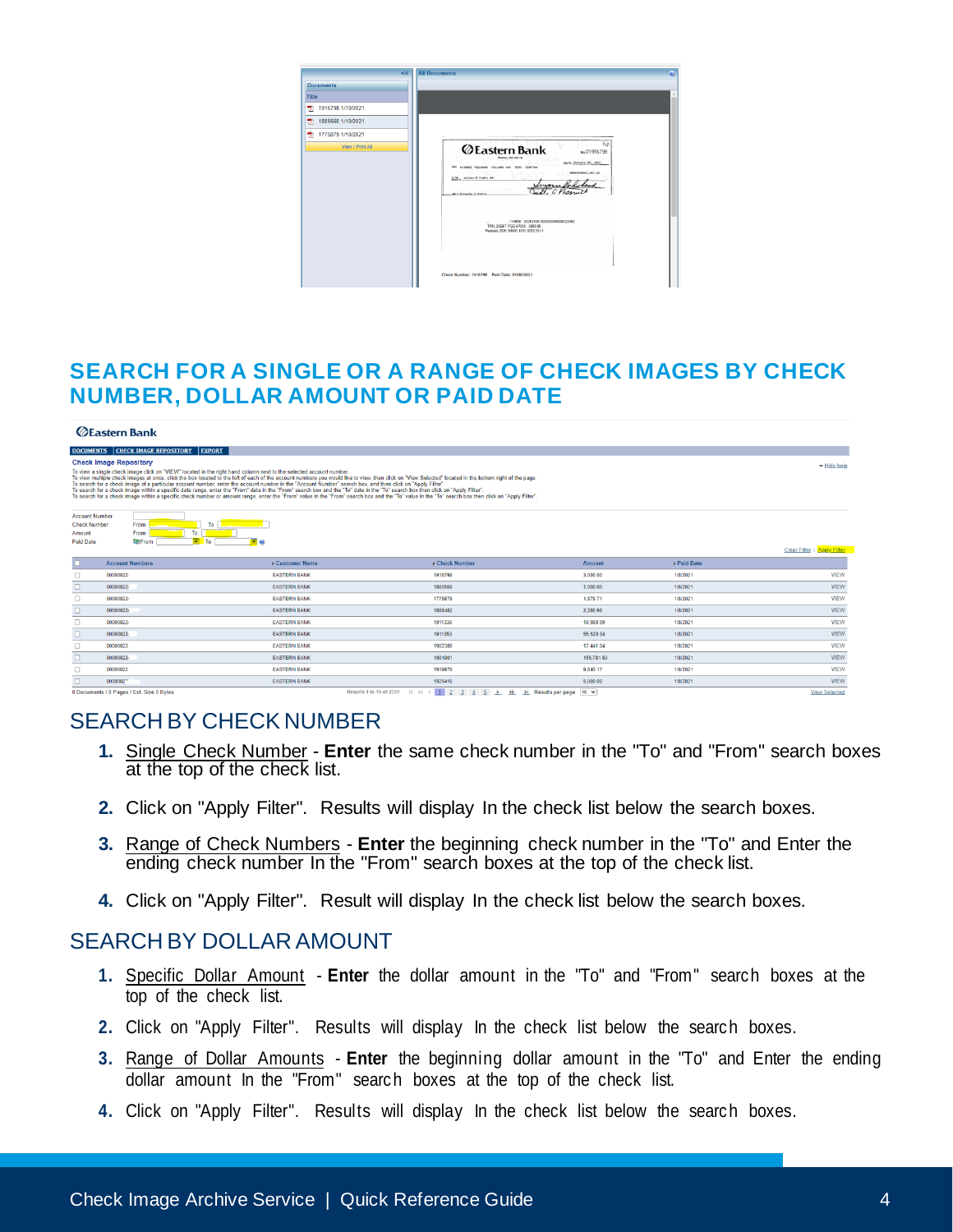#### <span id="page-4-0"></span>SEARCH BY PAID DATE

- **1.** Specific Paid Date Use the down arrow to display the calendar, **select** the same paid in the "To" and "From" search boxes at the top of the check list.
- **2.** Click on "Apply Filter". Results will display In the check list below the search boxes.
- **3.** Range of Paid Dates Use the down arrow to display the calendar, **select** the paid date in the "To" and Enter the ending paid date In the "From" search boxes at the top of the check list.
- **4.** Click on "Apply Filter". Results will display In the check list below the search boxes.

# <span id="page-4-2"></span><span id="page-4-1"></span>**DOWNLOAD, PRINT AND EXPORT SINGLE OR MULTIPLE CHECK IMAGES** DOWNLOAD IMAGES

- **1.** Perform a search as described above.
- **2.** Once the page displays with the requested images, **HOVER** above the image and a function bar will drop down.
- **3.** To **Download** the single or multiple images, **Click** the "down arrow".
	- a. A dialog box will display to Name and Save the images to a folder.

| <b>Documents</b>                |                                                                           |                                                                                                                         |                                 |                                |                         |
|---------------------------------|---------------------------------------------------------------------------|-------------------------------------------------------------------------------------------------------------------------|---------------------------------|--------------------------------|-------------------------|
| Title                           | $0 \pm 6$<br>$1/3$<br>document.pdf                                        |                                                                                                                         |                                 |                                |                         |
| 1862566 10/6/2020               |                                                                           |                                                                                                                         |                                 |                                |                         |
| $\frac{1}{2}$ 1804160 10/6/2020 |                                                                           | Save As                                                                                                                 |                                 |                                | $\times$                |
| 1885415 10/6/2020               |                                                                           | ← → v ↑ H > This PC > Documents                                                                                         |                                 | $\vee$ 0                       | $\rho$ Search Documents |
| View / Print All                | 相談<br>Na.01862566                                                         |                                                                                                                         |                                 |                                |                         |
|                                 | <b><i>©Eastern Bank</i></b><br>DATE June 17, 2020                         | $\begin{tabular}{ll} \textbf{Organize}&\textbf{${\color{blue}\blacktriangledown}$} & \textbf{New folder} \end{tabular}$ |                                 |                                | 御来し<br>$\bullet$        |
|                                 | eatup tensive polluts rep 2580 CENTERS<br>00.000.000000000                | > 3D Objects                                                                                                            | $\widehat{\phantom{a}}$<br>Name | Date modified<br>Type          | Size                    |
|                                 | States wastom anook PROPERTIES ##<br>THE MANUSCRIPT OF THE THE MANUSCRIPT | > Desktop                                                                                                               | п<br>Custom Office Templates    | 6/11/2018 12:00 PM File folder |                         |
|                                 |                                                                           | $\Rightarrow$ $\bigoplus$ Documents                                                                                     | $\checkmark$<br>New folder      | 10/19/2018 10:29  File folder  |                         |
|                                 |                                                                           | File name: document (1)                                                                                                 |                                 |                                |                         |
|                                 |                                                                           | Save as type: Adobe Acrobat Document                                                                                    |                                 |                                |                         |
|                                 | 7.77                                                                      |                                                                                                                         |                                 |                                |                         |
|                                 |                                                                           |                                                                                                                         |                                 |                                |                         |
|                                 |                                                                           |                                                                                                                         |                                 |                                |                         |
|                                 |                                                                           | $\land$ Hide Folders                                                                                                    |                                 |                                | Save<br>Cancel          |
|                                 | Check Number: 1862566 Paid Date: 06/25/2020                               |                                                                                                                         |                                 | <b>TPRESSIVALES</b>            | <b>The County</b>       |
|                                 |                                                                           |                                                                                                                         |                                 |                                |                         |
|                                 |                                                                           |                                                                                                                         |                                 |                                |                         |
|                                 |                                                                           |                                                                                                                         |                                 |                                |                         |
|                                 |                                                                           |                                                                                                                         |                                 |                                |                         |
|                                 |                                                                           |                                                                                                                         |                                 |                                |                         |
|                                 |                                                                           |                                                                                                                         |                                 |                                |                         |
|                                 |                                                                           |                                                                                                                         |                                 |                                |                         |
|                                 |                                                                           |                                                                                                                         |                                 |                                |                         |
|                                 |                                                                           | $\frac{45}{37}$                                                                                                         |                                 |                                |                         |
|                                 |                                                                           |                                                                                                                         |                                 |                                |                         |
|                                 |                                                                           | $\begin{pmatrix} + \end{pmatrix}$                                                                                       |                                 |                                |                         |
|                                 |                                                                           |                                                                                                                         |                                 |                                |                         |
|                                 |                                                                           | $\bigodot$                                                                                                              |                                 |                                |                         |
|                                 |                                                                           |                                                                                                                         |                                 |                                |                         |
|                                 |                                                                           |                                                                                                                         |                                 |                                |                         |
|                                 |                                                                           |                                                                                                                         |                                 |                                |                         |

#### <span id="page-4-3"></span>PRINT IMAGES

- **1.** Perform a search as described above.
- **2.** Once the page displays with the requested images, HOVER above the image and a function bar will drop down.
- **3.** To Print the single or multiple images, Click the "printer icon".
	- a. Choose a listed Printer Note: multiple Images will print in one print job
	- b. Choose to Save as PDF Note: multiple Images will save to one PDF file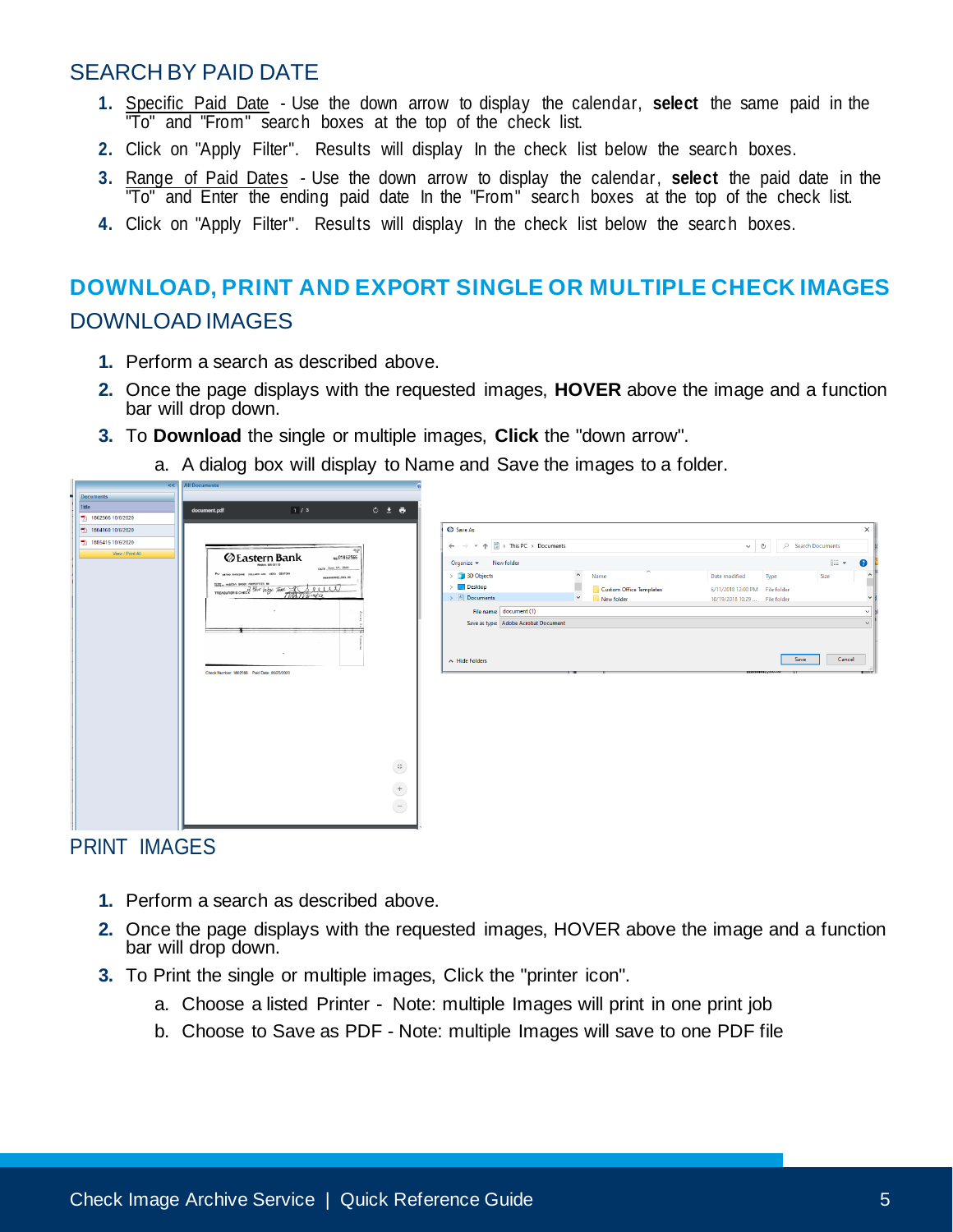c. A dialog box will display to Name and Save the images to a folder.

| gvuat-us.computershare.com/EasternBank/Common/EnvelopeView.aspx/SRVK=dpwsZ-mGZy1lDXTfyMiEYg                                                                                                 |                                                                                                                                                                   |                                                                                                                                                                                                                                                                                                                                                                                                                   |
|---------------------------------------------------------------------------------------------------------------------------------------------------------------------------------------------|-------------------------------------------------------------------------------------------------------------------------------------------------------------------|-------------------------------------------------------------------------------------------------------------------------------------------------------------------------------------------------------------------------------------------------------------------------------------------------------------------------------------------------------------------------------------------------------------------|
| and the company's property and the                                                                                                                                                          | Print<br>3 pages                                                                                                                                                  |                                                                                                                                                                                                                                                                                                                                                                                                                   |
| <b><i>©Eastern Bank</i></b><br>No.01862566<br>DATE Jane 17, 2020<br>For anne nouses passes we dan divises<br><b>FERTHERED, 000.00</b><br>$\frac{m}{1000}$ mean more mass meaning in<br>13 T | Save as PDF<br>Destination<br>POEP03223BW03 on v001print01<br>POEP03223CO01 on v001print01<br>Pages<br>Save as PDF<br>See more<br>Pages per sheet<br>$\mathbf{v}$ | Save As<br>$\times$<br>↑   > This PC > Desktop<br>C Search Desktop<br>$\vee$ 0<br>$\leftarrow$ $\rightarrow$ $\rightarrow$<br>御来し<br>$\bullet$<br>Organize $\star$ New folder<br>$\wedge$<br>3D Objects<br>$\wedge$<br>Type<br>Date modified<br>Size<br>Name<br>Desktop<br>AAP<br>File folder<br>10/15/2020 3:43 PM<br>Documents<br><b>Contract Contract</b><br>.<br>man and and<br>$\vee$ $\lt$<br>$\rightarrow$ |
| $\sim$<br>Check Number: 1862586 Paid Date: 06/25/2020                                                                                                                                       |                                                                                                                                                                   | File name: document<br>Save as type: Adobe Acrobat Document<br>Cancel<br>Save<br>$\land$ Hide Folders                                                                                                                                                                                                                                                                                                             |
|                                                                                                                                                                                             |                                                                                                                                                                   |                                                                                                                                                                                                                                                                                                                                                                                                                   |

### <span id="page-5-0"></span>EXPORT IMAGES

**1.** Select **EXPORT** from the top left tool bar, choose **Check Images** from the dropdown.

| <b>ZEastern Bank</b>                                                                         |                                                                                                                                                                                                                                                                                                                                                                                                                                                                                                                                                                                                                                                                        |               |
|----------------------------------------------------------------------------------------------|------------------------------------------------------------------------------------------------------------------------------------------------------------------------------------------------------------------------------------------------------------------------------------------------------------------------------------------------------------------------------------------------------------------------------------------------------------------------------------------------------------------------------------------------------------------------------------------------------------------------------------------------------------------------|---------------|
| <b>DOCUMENTS CHECK IMAGE REPOSITORY</b>                                                      | <b>EXPORT</b>                                                                                                                                                                                                                                                                                                                                                                                                                                                                                                                                                                                                                                                          |               |
| <b>Document Search</b><br>To view a single statement click on "VIEW" located in Check Images | <b>DDA Statements</b><br>mn next to the selected account number.<br>To view multiple statements at once, click the box located to the left of each of the account numbers you would like to view, then click on "View Selected" located in the bottom right of the page.<br>To search for a statement of a particular account number, enter the account number in the "Account Number" search box, and then click on "Apply Filter".<br>To search for a statement within a specific date range, enter the "From" date in the "From" search box and the "To" date in the "To" search box then dick on "Apply Filter". To return to the document search page, click on t | $-$ Hide help |

- **2.** Input the desired **Account Number**.
- **3.** Select a Paid Date range in the **Document Date** "From" and "To" search boxes.
- **4.** Choose an **Export Status**, Choices are "All", "Already Exported" and "Not Yet Exported".

| DOCUMENTS CHECK IMAGE REPOSITORY EXPORT                                                                                                                                                                                                                                                                                         |               |                      |                |  |  |  |
|---------------------------------------------------------------------------------------------------------------------------------------------------------------------------------------------------------------------------------------------------------------------------------------------------------------------------------|---------------|----------------------|----------------|--|--|--|
| <b>Export Check Images</b><br>$\blacktriangleright$ Hide help<br>Use this page to export documents from the system. By Default, only Documents that have not already been exported are displayed. To display documents that have already been exported as well, select 'All' in Export Status.<br>Documents you want to export. |               |                      |                |  |  |  |
| 0000000<br>Account Number<br><b>AEO</b><br>9/1/2020<br>$\overline{\mathbf{z}}$<br>9/30/2020<br>To<br>$F$ From<br>Document Date<br>Export Status<br>Not Yet Exported v                                                                                                                                                           |               | <b>Account Title</b> | Clear Filter 1 |  |  |  |
| Account Number                                                                                                                                                                                                                                                                                                                  | Account Title | Document Date        |                |  |  |  |
| Please enter and apply some filter criteria to view items.<br>Results 0 to 0 of 0                  <br>$\Rightarrow$ $\Rightarrow$ $\Rightarrow$ $\Rightarrow$ $\Rightarrow$ Results per page 10 $\sim$<br>0 Documents / 0 Pages / Est. Size 0 Bytes<br><b>Export Selected</b><br>Close                                         |               |                      |                |  |  |  |

- **5.** Click **Apply Filter**. Results appear In the list window.
- **6.** At the bottom of the displayed list, **Choose** the number of images to display per page.
	- a. The maximum Export is 200 Images per export.
- **7.** Click the check box at the top left of the list to select **all results** OR click the check box next to the **specific checks** desired.